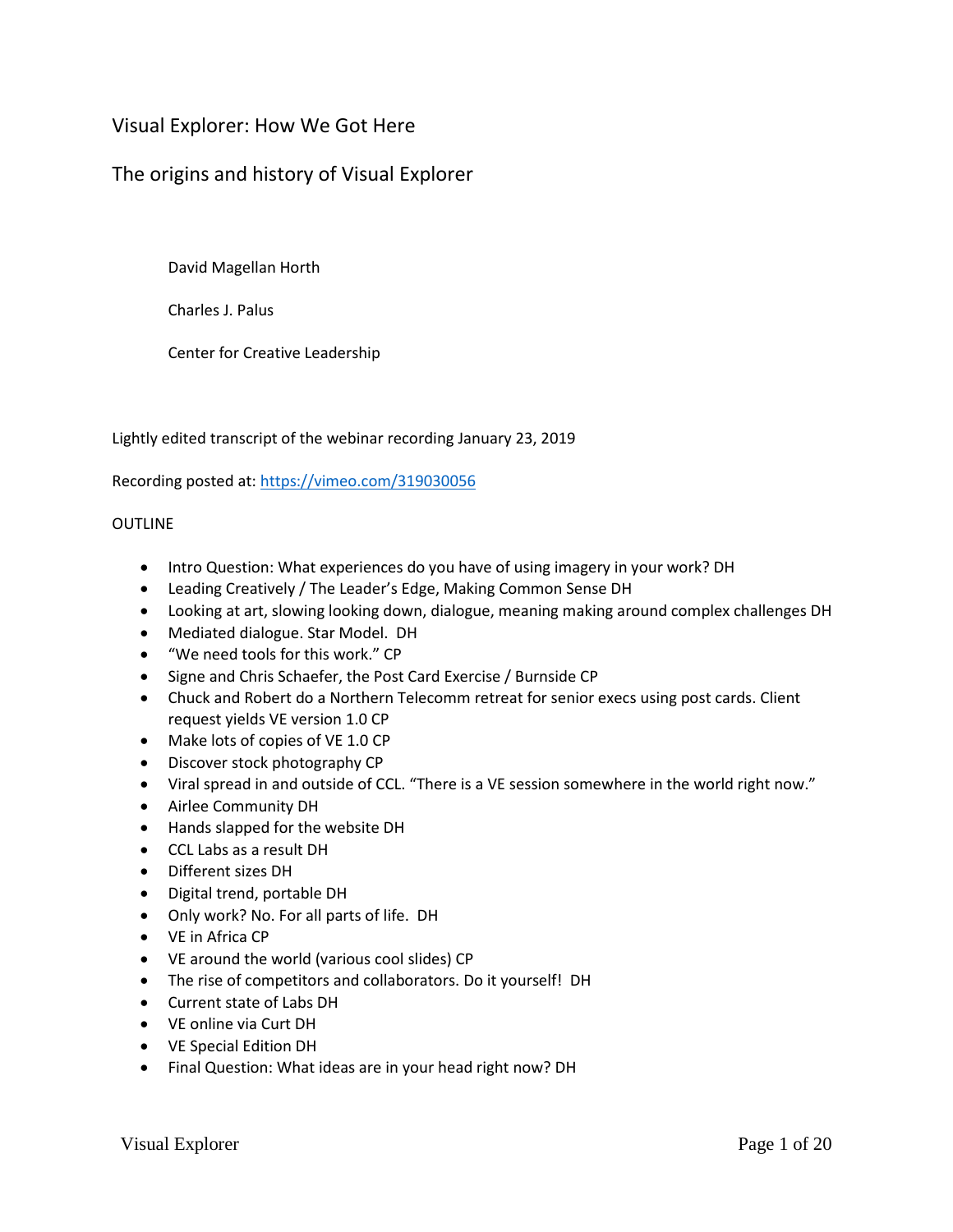## START RECORDING

- David: So, as we get going, I know it's not quite 10 o'clock now, but welcome everybody to this session. You're going to hear some storytelling from Chuck and myself, I'm David. And what we're going to do is take you through a story, to our animation story. We thought as people were coming in, we would like you to respond to the question that's about to appear on the screen. And what I suggest you do is put in the chat area, if you take the stars as image one, the girl on the bike is image two, the sunset is image three, and clockwork is image four. Choose one of those images, and just kind of respond, you put one if you chose the first image. What experiences do you have of using imagery in your work? And if you can respond, and make it to everyone, you can respond in the chat area, to choose an image, and say what experiences you have with using imagery in the work that you do. So let's see some stuff in the chat area. One is the stars, two is the bike, three is the sunset, four is clockwork, and just type the number. And then experiences you have in using imagery in your work, just type something into the chat area, and post it to everyone. Chuck: Or you could do it in your own mind. We always support ... Yeah. You don't have to listen to what David's telling you to do, by the way. I'm going to just try and play my familiar role-David: And if you could-Chuck: With David, which is a nagging skeptic. David: And if you can do me a favor, please mute yourself. Mute your microphone, because I can hear somebody typing, and if you can just mute yourself, please. Chuck: David, I think I can mute all. David: Oh you can, that's good.
- Chuck: And you might have to unmute ... So you might have to unmute yourself. So here I go.
- David: I just unmuted myself.

Chuck: Okay.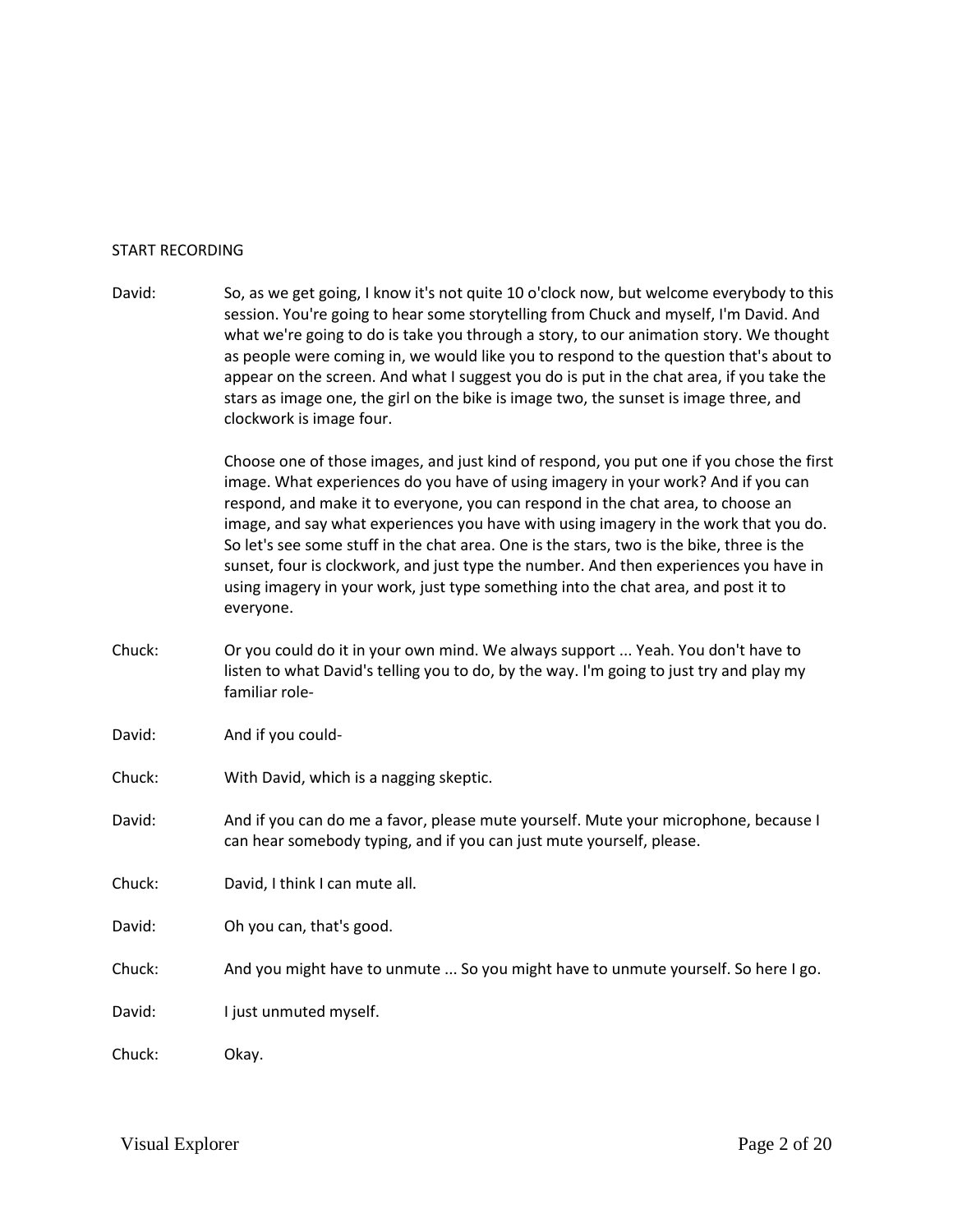- David: So let's move to the ... and people can continue doing that for a minute, I'll give you one more minute, and then I'm going to move into the various slides. Let's see, we've got people from APAC with us, Chuck.
- Chuck: Excellent, welcome.
- David: And it'd be good late evening, I think, probably.
- Chuck: Yeah, so looks like we have the 10 o'clock eastern time crowds about here David, so maybe we ought to get started.
- David: Okay. So I'll leave it up for just a brief moment, you saw those images, and we've got some responses to the question. So what you're going to hear is the story. So as far as Chuck and myself know about who are the [crosstalk 00:03:44] ... somebody needs to be muted. I think it's-
- David: So Chuck and I have been colleagues and very good friends for many years. And both storytellers, and we're going to try our best not to ramble too much, to have some precision in what we're going to be doing. And so we're going to present the story of ... it's an innovation story in its own right, how the innovation called visual explorer came about. And this follows the tradition of H. Smith Richardson, the founder of The Center for Creative Leadership. And here's an example of us taking a risk when nobody in the center, we hadn't got tools, other than psychometric instruments, and publications.

And Chuck and myself, supported by some great people, including our bosses, to actually come up with a product that would actually turn out to be a very useful product. And the CCL, and you'll hear stories about how it's used, and how it came about, and so on. So our next slide, Chuck. So it's origins are actually even before Leading Creatively. But this was like one of the major pivot points, that we created a program, Chuck was the lead researcher, and I was the lead subject matter expert, and program manager for Leading Creatively.

Which we started doing the research on that in 1994, and it was eventually released to the unsuspecting world through CCL channels in 1996. And this was a program that was ... you'll see it, we'll say it more often than not, very much an art making forum for teaching leadership. We basically were posing the question, what if leadership really is an art? So move forward, Chuck.

And part of this was also, and about the same time in 19 ... probably about the same time we were doing this research. Chuck and our good friend and colleague, Bill [Draff 00:05:56], were doing some research about thinking about leadership in a way that was a little different than others. And thinking of leadership as a social process. And that was built into the research that we were doing around Leading Creatively, and that led to various publications, including a book that you'll see in a moment. So move forward.

You know, leadership can be thought of as an individual, you know, person in white water. We wanted to think of that more of as a collective, so the next slide, Chuck. In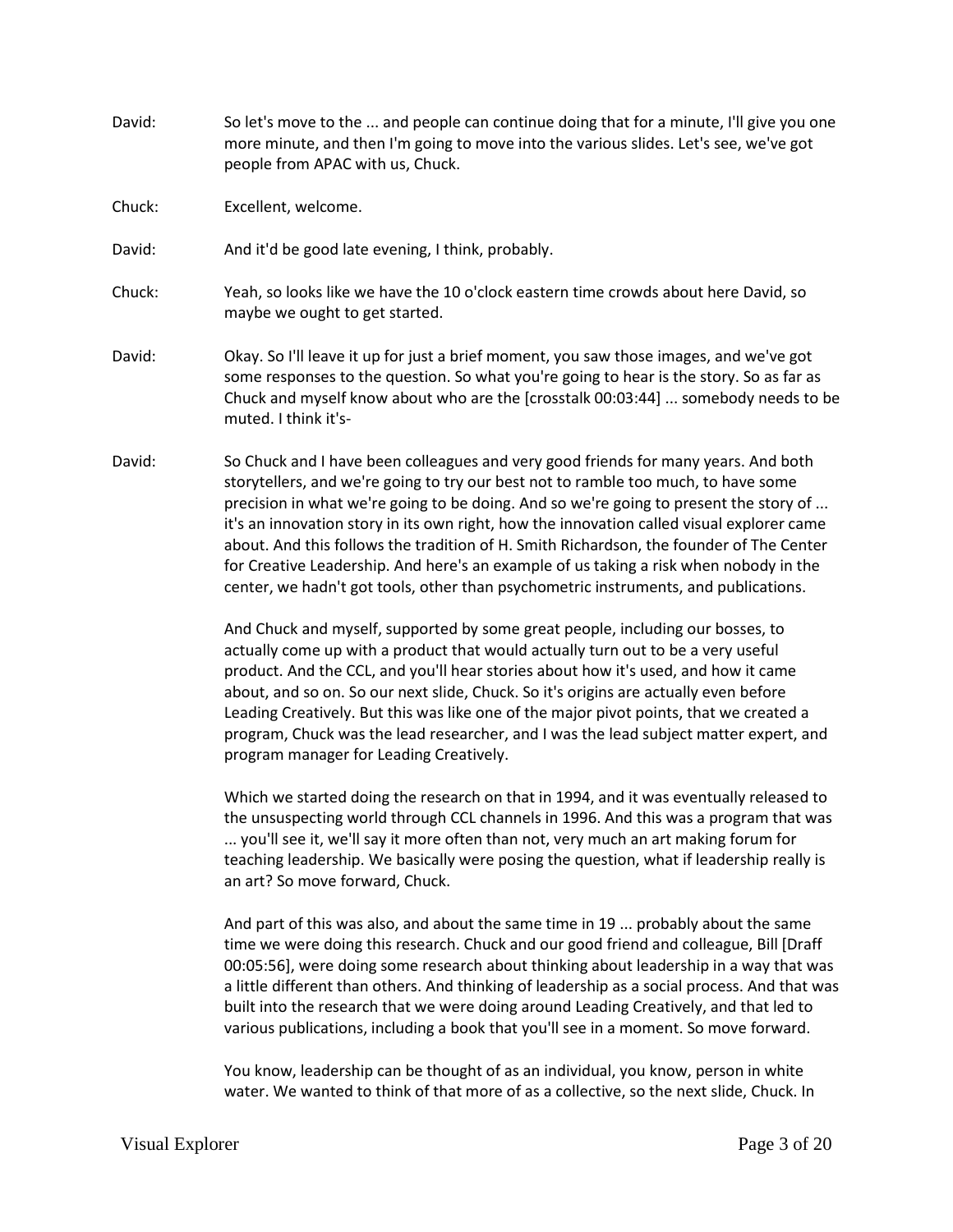which we were using a working definition of making sheer sense of complexity as a working definition for our research, and for the basis of the Leading Creatively program, and you'll see here that everybody's scrambling to make sense of the direction we're going on, even one person pointing in a direction that's opposite to the flow of the water. So-

Chuck: Hey David, could you hear me okay?

David: Yes I can.

- Chuck: Can you hear me? Okay, I just wanted to interject a little bit about the leadership in permanent white water. That was interesting. Peter [Vail 00:07:02] wrote the book Leadership in Permanent White Water, and we love the book. We just had one little quibble that he was saying white water is just totally chaotic, and really it's almost impossible to make sense of it, but you have to do that anyway. But we were observing that hey, people working together make sense of white water all the time. So there's some human capacity, and Peter would agree with us, and did, and does, that there is a human capacity for making sense of complexity. And that we just needed to describe that.
- David: And one of the things that came out of Leading Creatively, when people were sharing the challenges they were wrestling with, and the creations that they were using in the program, for example, collages, images selected in a sort. We use something called the star model, which was actually a process created by [inaudible 00:08:00], who was an expert on how you process dreams collectively. And actually dream making, and processing was actually part of the program.

Here's another way of representing this model for creating dialogue around a shared challenge. And it's the whole notion of putting something in the middle in order to be able to have a conversation. Here's an artistic representation of dialogue, right? There's people have got different parts on the elephant, and they're making sense of what's in the middle of the conversation. And this is of course, a piece of fine art from Japan.

It's not just about imagery in the middle, and this is actually part of the program was about musical improvisation. And so people here are being given the challenge to create something. And what they're creating is a short piece of music, and having a dialogue about it. Move to the next one, Chuck. There is where you can take over, some of the early origins of Visual Explorer.

Chuck: Yeah, so about the same time, we had a visitor, Chris [Shafer 00:09:11]. Who was a teacher/facilitator/trainer, a colleague and good friend of Robert Burnside. And he came to town and did a workshop for us. And it was about personal identity, and personal growth. And so a bunch of us went, and he used a tool that he called the post carte exercise. And Chris had a box of postcards, and he said, spread pictures around on a table, and he said, "I want you to pick an image that represents your personal identity five years ago. Okay, now find another one that represents your identity now. And then another one of what you aspire to five years in the future."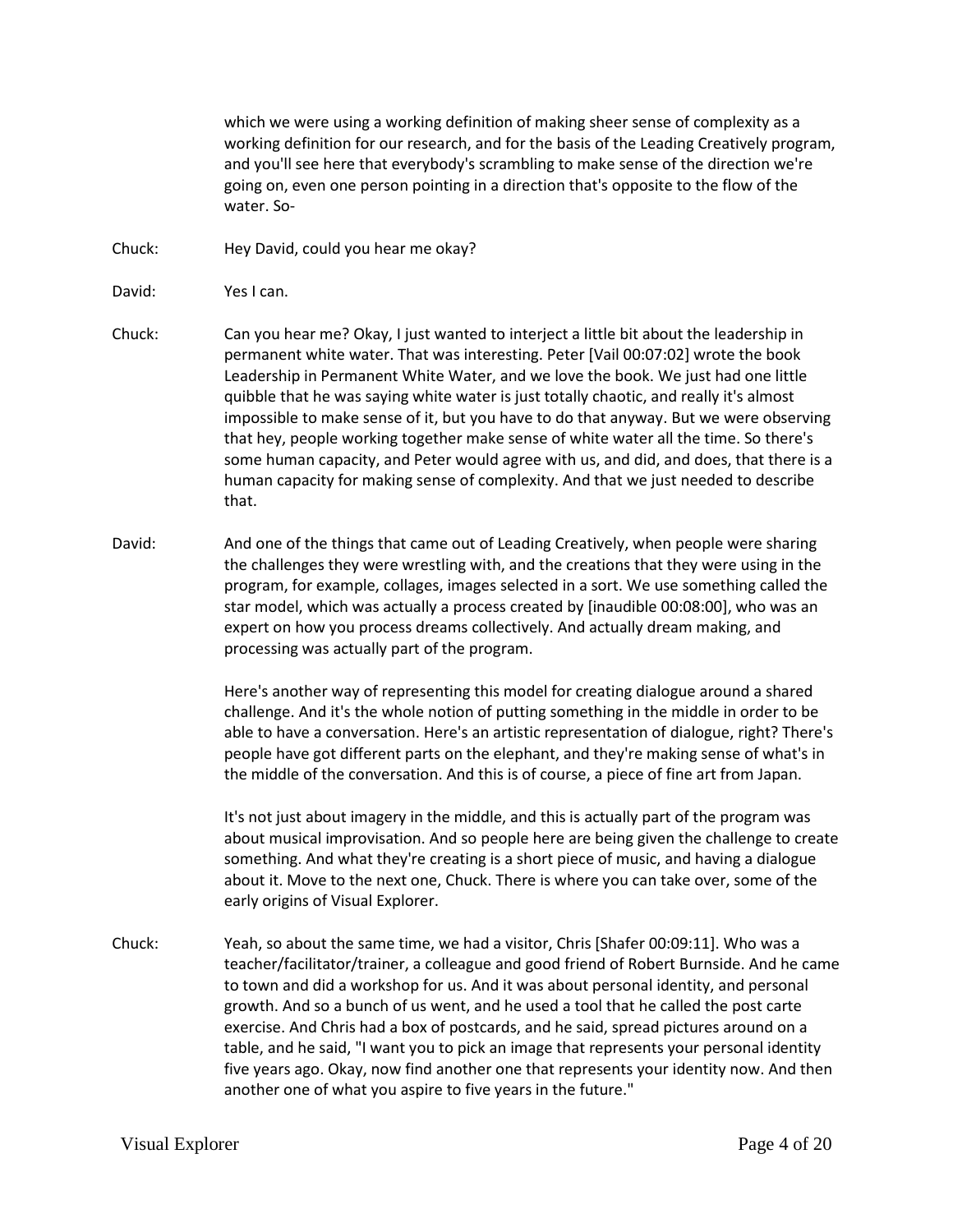And you know, that model itself has stuck with us, we call it the from here to there model. But the postcards were so intriguing, and a number of us starting using them. And in fact, I was thrilled, because I had a box of postcards underneath my bed from when I was in college, and afterwards, that I thought I was done with. But oh yeah, I can use these. And so several of us started using them. Robert Burnside, and [Starltus Chantus 00:10:18] were working in Leader Lab in similar ways.

And so Robert and I had the chance to do a program together for the first time. So it's kind of remarkable that this all happened for the first time that Robert and I got together. Invited me to do a senior leadership team training, and it was on creativity. And I'm thinking wow, I'm a young person, what do I have to tell a senior team about creativity? But of course, Robert was leading the charge, and I was right there with him, and we did the postcard exercise. And it was a big hit, and shockingly so almost, that this really stayed, the senior team there actually from Northern Telecom. Thank you out there.

And the human resource person said, "I want those postcards, because they represent the work of this team." And well we said, "You can't have them, they're ours." And she says, "Well please, make copies of them. And I want you to make copies of them at eight and a half by 11, so they're even more vivid." And I was thinking to myself, no, they're going to look terrible, but they looked great. And we think it's because of just the magic of photo processing, even back then.

And so we moved into copies of postcards, and started using those. And this is out of the very first gig we did using the postcards this way. We had them blown up, we started making copies. And I think we said at first, "Let's make 10 copies for CCL faculty, that ought to last them a long time." And those first 10 copies disappeared in a matter of hours, and we made another 10, and then another 10. And that's pretty much how leadership ... Visual Explorer was born. Was through that one client exercise, and of course, it was informed by all these other threads that came together. But in the moment, that's when it happened. It was just a really cool moment.

And then we moved into thinking more about different sizes of the cards, commercializing them, getting a little more serious in printing them. So remember, CCL really never created standalone tools before. This was unusual, and people have been asking, and Leading Creatively program, what about some tools? You know David, I can tell the story of when ... Well, let me tell David, you know, you were representing the sort of inner work that people were doing in the program of inner developments. And it's not so much about outward tools, it's about the inward experience.

And I said, "Yeah, and I'm an engineer, and so are you by the way, David. And we need some tools so people could do this kind of work." And so we got in the spirit of actually creating tools that exemplified the work of the Leading Creatively program with Visual Explorer being the first one to do that. So David, I think I can turn it back over to you at this point. About the community, I think this is where we talk about even the [inaudible 00:13:25] community, and all the different ways people started using Visual Explorer, including personally? Or are you on mute, David? Oh, we can't hear you, David.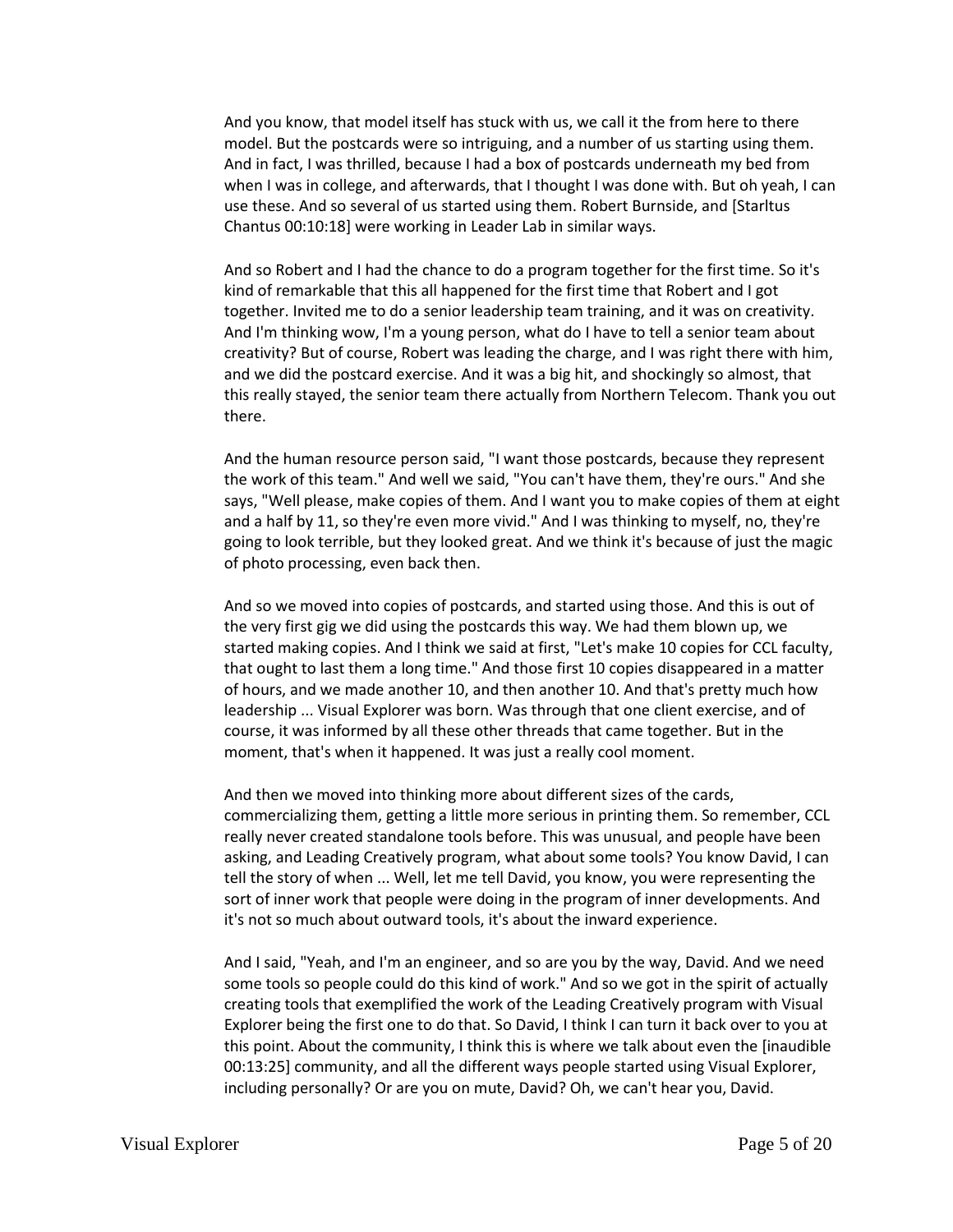- David: Yeah, it's me, I'm back, yeah. I muted myself for a moment.
- Chuck: Yeah, now you're back. Okay.
- David: So one of the things that the people ask us, "Is this something that you can use outside the organization, outside the corporate work," and so on. Obviously, can be used in coaching, and that's one of the reasons why we developed the card deck side, it's a very important sort of version of the Visual Explorer. But lots of stories, here's a story I'll tell you ... Two, three quick stories. One of them was this, there's two old friends who haven't seen each other for a long time, and they met at a railway station. And one of them pulls out a deck of Visual Explorer. And they tell the story catching up, each other up using imagery as a way of doing that. Two old friends.

And we've other stories, one of my favorite stories is of one of my colleagues. Who his daughter was going through a rough patch, she was just graduated from college, and she was trying to figure out her life, and all of those things. And the relationship between the two of them wasn't doing too well. And at one point when they were started to try and have a conversation, he rushed out to his car, pulled out a box of ... Or a pack of the postcard size Visual Explorer, throw them out on the floor, and asked her to tell the story of what was going on with them. What she was thinking about, what her issues were, through the imagery. It was a several hour conversation, which actually both helped her, and indeed, helped her relationship get to a really good place.

So it was like here was a personal story. And there's all sorts of other personal stories we've got, where people have used individually to help deal with crises in their lives, and so on. So it's not just about using it for solving organizational challenges, and work challenges of various kinds. Move forward, Chuck. One of the things that Visual Explorer did, there's lots of intricate stories about what we had to do inside CCL to get this to take off. You heard Chuck talking about where we had people wanting to copy this, and we actually ... The Leading Creatively program had a ... Whoever that was needs to mute.

- Chuck: I'm going to mute all, David.
- David: Thank you. So we had a community that would meet every March of alumni from the program, and this is one of the forums we used for actually testing out Visual Explorer. Giving them a version of Visual Explorer, asking them to use it, give us feedback on the images, and how they used it, and all of that sort of thing. And Visual Explorer actually became the first product that we actually emerged out of CCL Labs. CCL Labs is something we've been talking about for a while.

One of our former colleagues, Barbara [Demeris 00:16:39] was somebody who was interested in us creating some kind of lab space where we put beta products out, and let people play with them, and give us feedback on them, and help take whatever products to the next stage. Visual Explorer was the first of those products, and then we had things like leadership metaphor explorer. Values explorer, experience explorer, a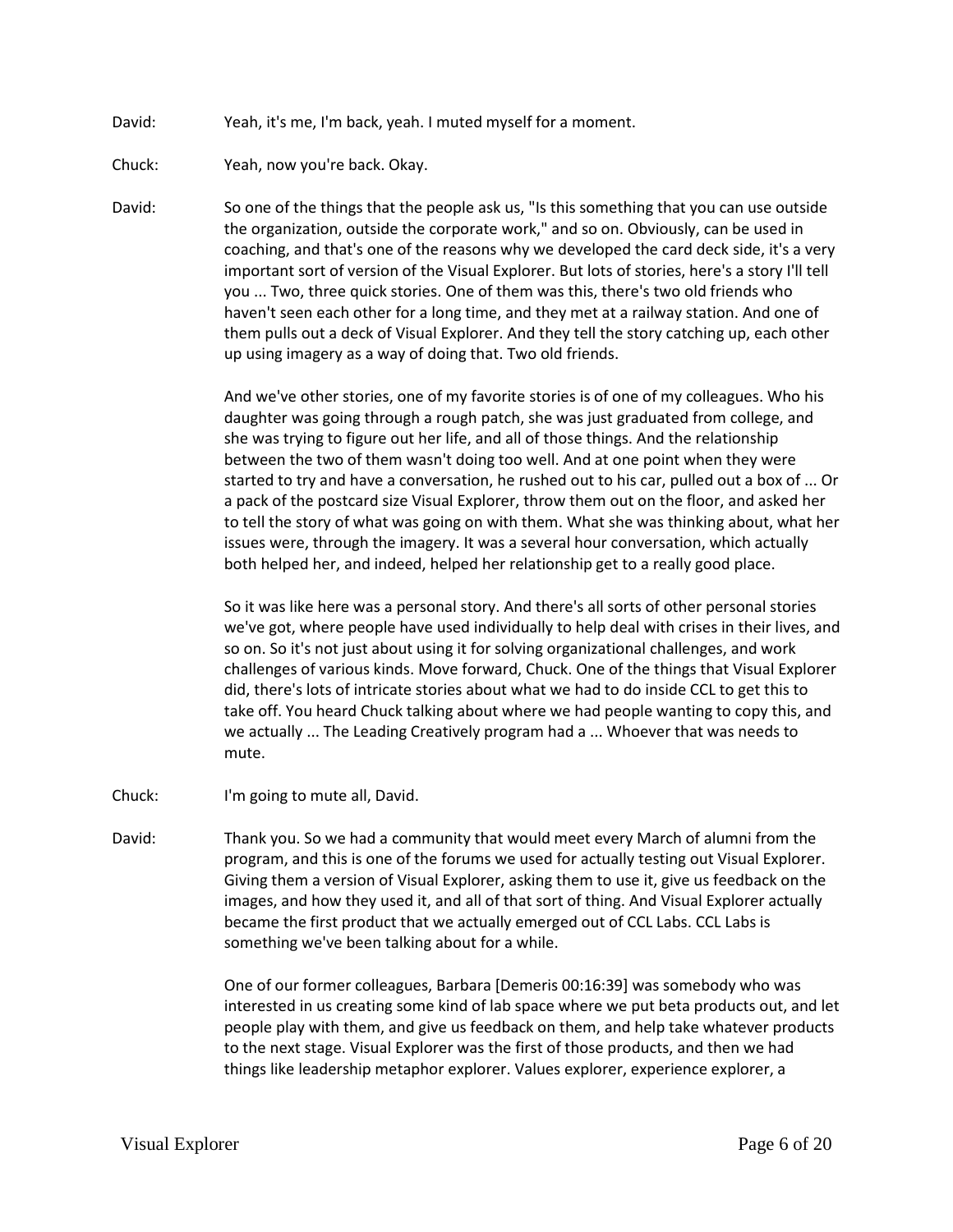number of products have came out of this. And we created a website where we would actually capture those stories, it's a blog, basically. That [crosstalk 00:17:12]-

Chuck: David, remember the story. The first-

David: Go on.

- Chuck: Website we created like this?
- David: Oh, yeah. Yeah, Chuck, we remember this now fondly. When we first tried to do something to stay in touch with alumni of the Leading Creatively program, to track them, to let them know the latest thinking that was going on, and so on. We created a website, we thought we were doing the right thing, but it was a little premature for our organization. And Chuck and I, we didn't completely derail our careers in the organization, but we did get our wrists slapped for stepping out a little too far, and pushing the boundaries a little too far. That's come full circle, and it's very much ... CCL Labs is very much supported by CCL as a valid place to experiment with potential new tools.

Here's another tool that came out of ... This is a product that supported the work of [Chris Earns 00:18:11] and others around boundary expanding leadership. This was a deck called boundary explorer. I've already mentioned leadership metaphor explorer, you'll see some other ones. Move forward, Chuck.

Chuck: So I just wanted to mention here, notice the imagery. So not only were we creating tools, we're also exploring this visual realm, tactile realm. And so there was this work called boundary expanding leadership, really good work, solid research, great stories. And a little bit tricky to talk about in a classroom, and to explain to people. A lot of moving parts. Different ideas nested within other ideas. And so this idea was that we could create simplicity out of complexity, with a tool like this, that's tactile.

> Now we often refer to that as an essential. So we're [essentializing 00:19:05] the ideas. And it was just very attractive to use ... to find and use imagery that stood for the various concepts. So the idea of buffering, there you can see in the upper left, the idea of a wall resident right now is the notion of buffering. And then transforming at the whole other end of butterflies. So just this notion that sometimes we use too many words and not enough images in the work we do.

David: Move forward, Chuck. Yeah, this is another of the products that's come out of Visual Explorer, which is the latest version of this is authored by our colleague Aaron White, which is a future trends cards, where we're asking people to reflect on things that are going on, emerging trends that are impacting them individually and corporately.

> This is another one that's called the early leadership toolkit, which actually is a mixture of several explorer decks. And this whole notion of explorer came out of Visual Explorer, and that was applied as a metaphor, a way of thinking about other ways of having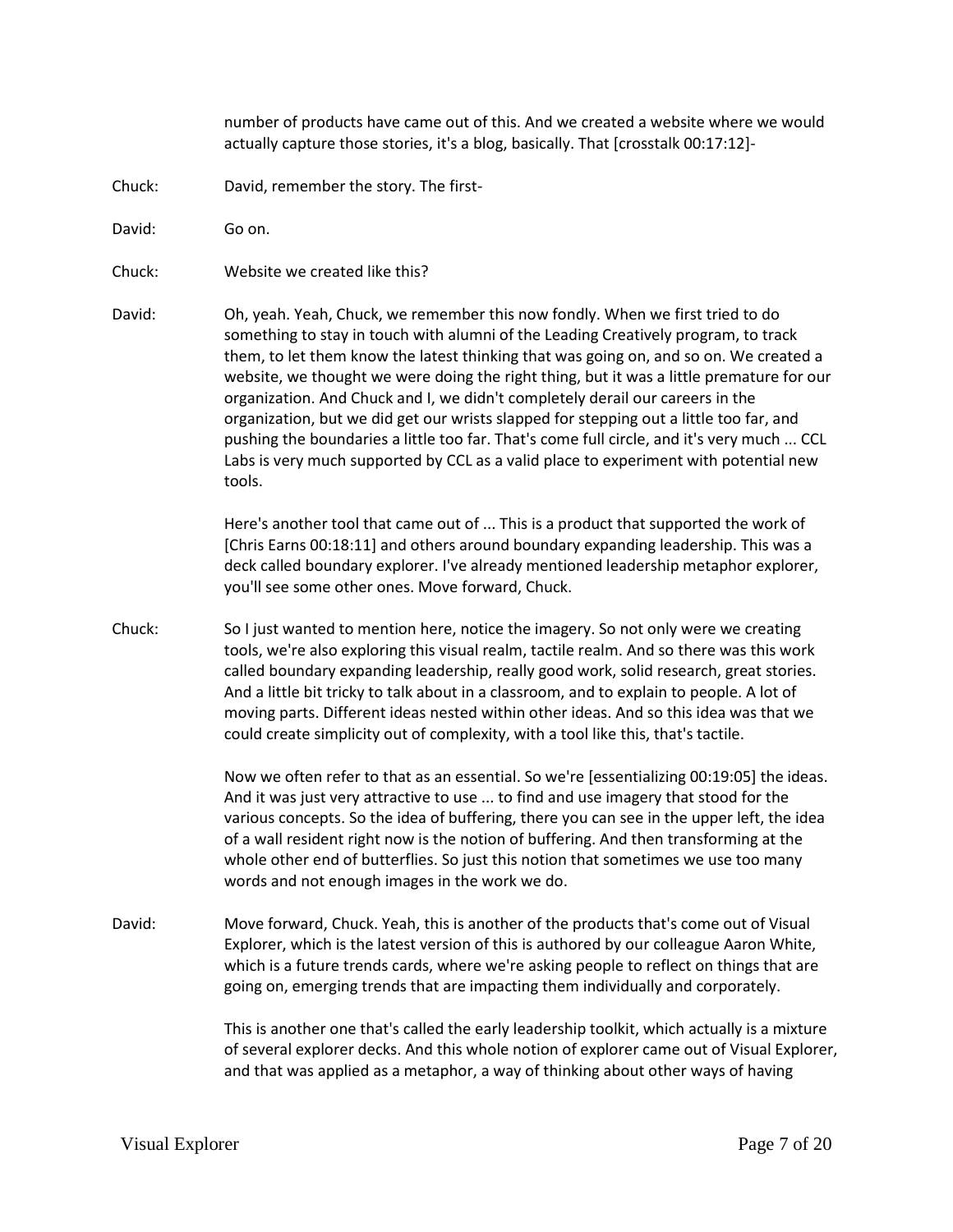dialogue, and making sense of challenges that people are working on individually or collectively.

So this, Visual Explorer, is obviously one of the things that was happening a lot after the first couple of years of running. People were saying, "We're running webinars now, and we're doing a lot of work online, and we want to use imagery." And we were up for the challenge, but it was a difficult one to wrestle with. And you'll see, and I'll tell a bit more about it later, that we had to figure a way of getting images that weren't actually owned by some large giant who controlled and owned the images, and wouldn't allow those to be used digitally, only in print form.

So we had to come up with ways of actually exploring that. One of the things that we did was to experiment with an app, this was an Apple app, Visual Explorer, we tried it out as a way of doing Visual Explorer. It mimicked some of the processes, including the star model. Turned out to be an experiment that we learned a lot from. It was withdrawn-

- Chuck: And I think we sold too-
- David: And that we ... Yeah, we did, yeah. And I wasn't one of the buyers.
- Chuck: I think I got one free, so I don't know who the poor soul was that bought one.
- David: Yeah.
- Chuck: So David, I'll let you continue, but I'll maybe just interject here a little bit. It's been really interesting, sort of given the prior story of the almost explosive growth of the print version, right? And then subsequently, the growing pains of further attempts to grow and expand, and use the tool. And it seemed obvious from near the very beginning that a digital version was just the way to go. You know, the world's going digital, and people have devices, and in fact, one of the early devices was something called iTouch leader ... what'd we call it? Leader Touch or something. And it had a Visual Explorer on it, and we learned pretty quickly that people don't really like to pull out their phones and use Visual Explorer.

And so the direction its gone has been more of a blended kind of environment. Where yeah, the digital versions are available, but guess what? You can also take pictures of the images, and that's a digital version. A-ha, that's actually pretty profound. And so there's all kinds of ways in which, especially with things like Facebook, and posting your imagery, of taking photographs of this kind of work, and reusing it, and recycling it for future use. Just kind of a way of an intro there, David.

David: We ran a webinar using Second Life, where people were avatars. And this avatar standing right in the front of you is actually Chuck's avatar. Where we've got a wall with visual imagery on, and people were selecting images based on challenge they might be wrestling with. And having conversations with each other in Second Life around those images. So-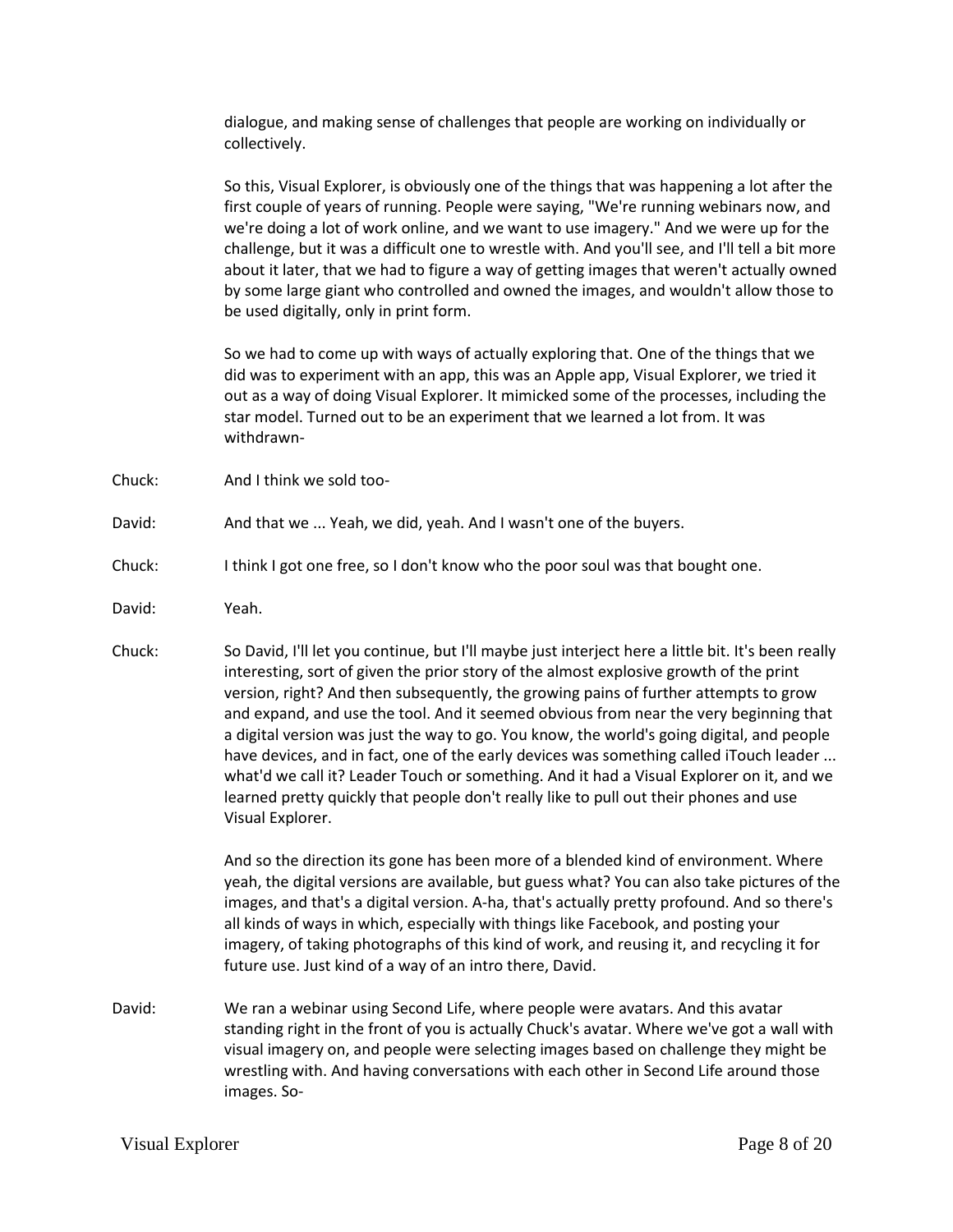| Chuck: | And I got to have a tail.                                                                                                                                                                                                                                                                                                                                                                                                                                                                                                                                                                                                                                                                                                |
|--------|--------------------------------------------------------------------------------------------------------------------------------------------------------------------------------------------------------------------------------------------------------------------------------------------------------------------------------------------------------------------------------------------------------------------------------------------------------------------------------------------------------------------------------------------------------------------------------------------------------------------------------------------------------------------------------------------------------------------------|
| David: | [crosstalk 00:23:27].                                                                                                                                                                                                                                                                                                                                                                                                                                                                                                                                                                                                                                                                                                    |
| Chuck: | A striped tail in Second Life.                                                                                                                                                                                                                                                                                                                                                                                                                                                                                                                                                                                                                                                                                           |
| David: | Just move it forward, Chuck, that's another example of the Second Life. Also using it,<br>talk to this one, Chuck. This is one of the ones that you had a lot, a big hand in.                                                                                                                                                                                                                                                                                                                                                                                                                                                                                                                                            |
| Chuck: | Yeah, so our dear friend Al [Selvin 00:23:45] from Verizon. First time I met Al, he walked<br>into my office, he had been developing some software for dialogue around complex<br>challenges. And I said, "Boy, that sounds awfully familiar, we do dialogue around<br>complex challenges, and it's fascinating you have software, and you're using it in<br>Verizon, actually solving complex technical challenges in this environment. Show me."                                                                                                                                                                                                                                                                       |
|        | He pulls it out, and he says, "Well, this is the textual version. And oh by the way, you see<br>these nodes? They could be anything. They could be images, videos, any media." And I<br>said, "Really? And so here's our Visual Explorer folder, see if you could import those."<br>And he pretty much put it on his computer and imported it, and voila. The Compendium<br>Visual Explorer mashup was invented in about 20 minutes. And another one of these<br>moments where it's almost an explosive idea or innovation, and then things recrystallize<br>around it. And so combining the images with mind mapping is just a great thing. And so<br>there's an example. And so here David, you could pick it up here. |
| David: | Yeah, so mind mapping is something that I've enjoyed for many years. It's one of those<br>crossovers between the verbal and the visual. And here you see at that magnified in<br>many ways, where somebody is basically creating a collective mind map. This was<br>actually a group of people, and they're using their images to convey the ideas about<br>what their purpose is. Chuck, you talk to this one, because  And this on the next one,<br>because it's kind of an interesting one.                                                                                                                                                                                                                           |
| Chuck: | Yeah.                                                                                                                                                                                                                                                                                                                                                                                                                                                                                                                                                                                                                                                                                                                    |
| David: | This is a visual verbal thing that we do, which where we've got basically a PowerPoint<br>show, and we've collected the images into the PowerPoint show for some event, or<br>other. Go Chuck.                                                                                                                                                                                                                                                                                                                                                                                                                                                                                                                           |
| Chuck: | Yes, and we collected the things that people would say. So we learned how to get<br>written notes from people, or sometimes an email, we'd get notes from people. And<br>then take the poetic compression we used to call it, I think that was a term we enjoyed,<br>poetic compression of  people would write something rather long. And we, given the<br>limits of the slide, we would take the essence of it, and post it. And then feed it back to<br>people. So the idea is that this becomes something  We take the input from them, we<br>create a PowerPoint show. We even put these things to music, and make a video out of<br>them, and give it back to people as a discussion tool.                          |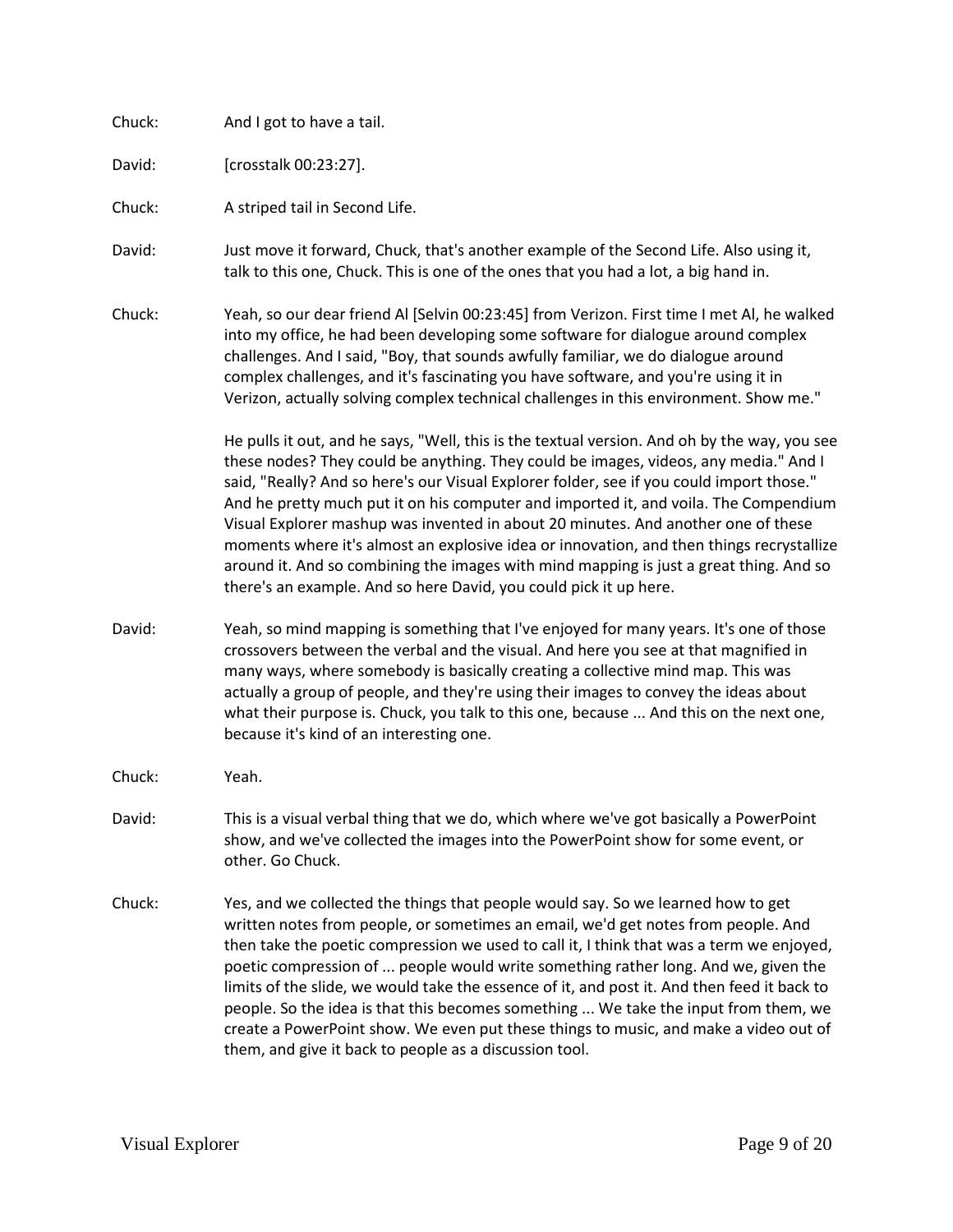And so again, reusing and recycling, which is something we got from Compendium as well. This one here is interesting, and I think I won't get into too much trouble by saying who the client is here. The clue is in the upper right first text box there. What large corporation out there right now has that description? And to my Google friends out there, you know who you are, and you know why you said this. And the fact is that they were wrestling with the fact that their growth is just explosive.

And then in the same vein, how do we continue the spirit, the original spirit of Google? We need a virtual [Florence 00:27:10]. Human triumphs that last a long time. So just remarkable the way the tool would just help people express themselves. And then help them reflect on their reflection. So it's interesting, there's layers to this, reflecting on reflection. Maybe I should just pick this one up, David.

- David: Yeah, sure.
- Chuck: So one of our great partners in work has been Catholic Healthcare Partners. Client, and research colleagues. And they ran a series of programs for their leadership academy. And at the conclusion of the academy was a year long cohort. They would have people choose Visual Explorer images that summed up how they had grown. And they would create a quilt out of those images. And they way they would do that, is they would take the digital images, which we provided, print them onto cloth, and then stitch the prints into a quilt. So that's actually something like an eight by eight quilt hanging on the wall there, just beautiful. So David's going to just show you some more beautiful things people make.
- David: Yeah, you can see where this was made. I think this was probably Clemson or somebody like that using Visual Explorer-
- Chuck: [crosstalk 00:28:33], yep.
- David: And so one of the things, here's a little question that comes in sometimes, by the way, to be aware of. That sometimes when we're using Visual Explorer in certain cultures, we have to actually remove certain images, because they're not going to go down too well. And I remember hearing the story about one of the images being ... One particular image being removed from the deck for use in this culture, I've experienced that using it in Dubai a few years ago. I was using Visual Explorer where I had to take out about 10 images that were probably ones that wouldn't go down too well in that culture. So move forward, Chuck. That's probably-
- Chuck: You know, so it's interesting David. There's been ... I guess I can say this. A certain amount of nudity over the years in Visual Explorer. And Lady Godiva is one, and of course it's very tasteful, it's a classic print, but still. And then there's the woman in the waterfall, and then we use fine art images. And oh by the way, they'll be a bit of classic nudity. And I say that not to snicker, but just to say, "Interesting."

When you get into this world of art, it's just a more human and larger world, and it can contain things like sensitivities. And people have worried, "Oh, should I be sensitive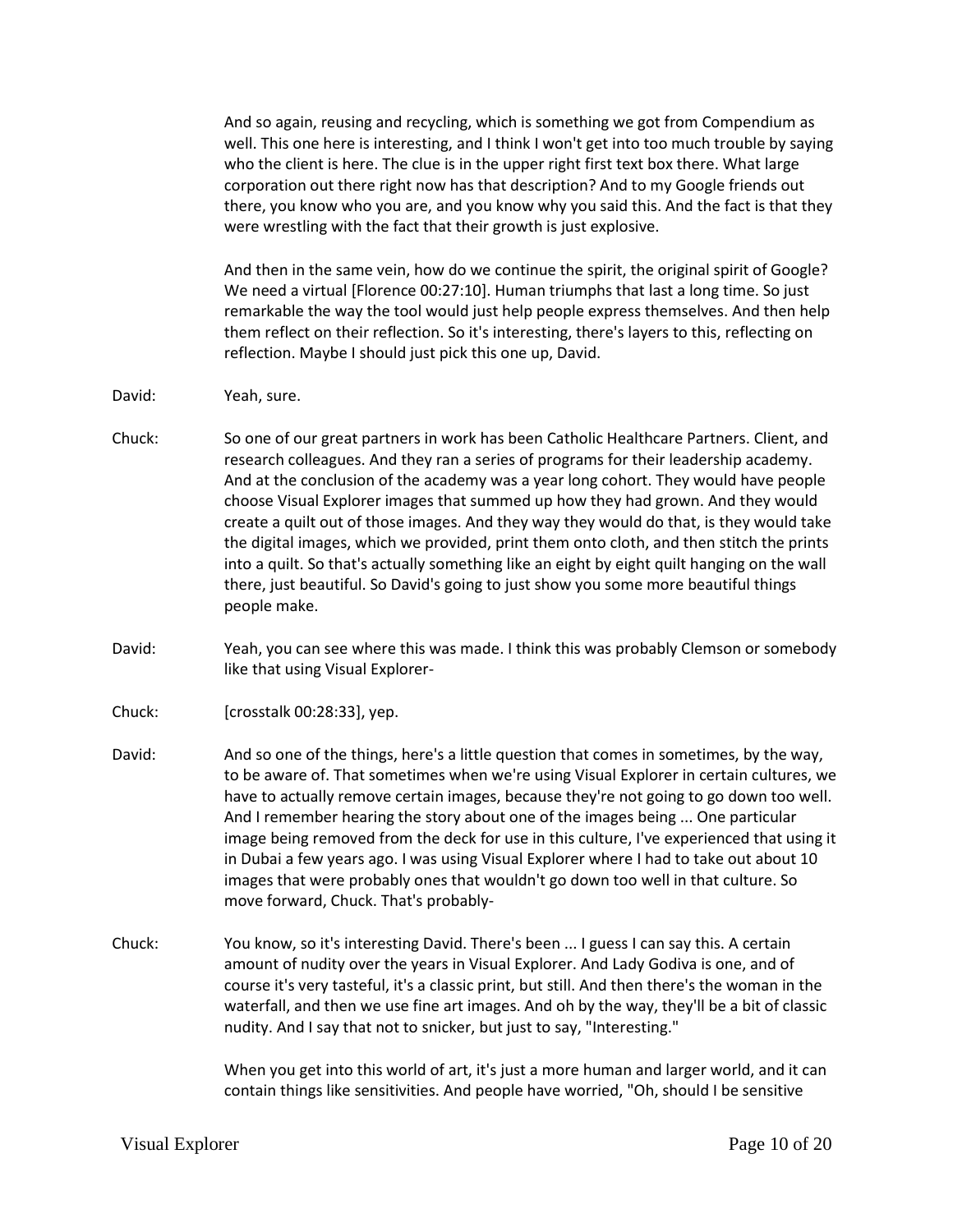about the Visual Explorer images?" And the answer is always, "Hey, if you don't like those images, take them out, and use it anyway." And that's always been the correct answer, and it's always worked it seems. Which is very satisfying to think that. Because a lot of our other work doesn't really work that way.

Well it's hard to course correct it somehow. This is at the Bill and Melinda Gates foundation. We were visiting there, and walked in, and were just excited to see that they had been using Visual Explorer to talk about their new culture, and just soliciting stuff from people. Another example-

- David: This is probably-
- Chuck: Yeah.
- David: This is probably-
- Chuck: Of an artifact.
- David: This is probably our colleague Alice Kay, using it in an organizational setting. Working with senior leadership team, and talking about their team and so on. So they're all kinds of ways of representing, these were the actual hard copy images, which have been posted on a wall. And then a nice picture taken of that for use later on. Jack and I, one of the first ones we ever did, we actually had people creating a collage. Actually, we used it do something we called a movie making. In which they told the story of where they are, where they want to be, and where they want to be ... And the transition from where they are now to where they want to be.

And what we did was to get people to ... They created this movie making thing, with the images. And then told the story, which we recorded. And then when they'd done it, the next day they were actually working on, they were a new part in the organization. They posted the whole thing on a window, so they can see it, and it became a representation of where they wanted to be, and helped the conversation they were having in a much more business oriented way the following day. So it was something that was held there for as long as they needed to, to help make sense of the work they were doing together. Next one.

- Chuck: David, this is the part where we have to pick up the pace a little bit-
- David: All right, okay.
- Chuck: And I just wanted to say going forward that a lot of the images are included just because they're beautiful, and cool. There's always [crosstalk 00:32:28] elements that the collages and mash ups become works of art themselves. So we're going to go a little faster, right David?

David: Yeah, sure, yeah.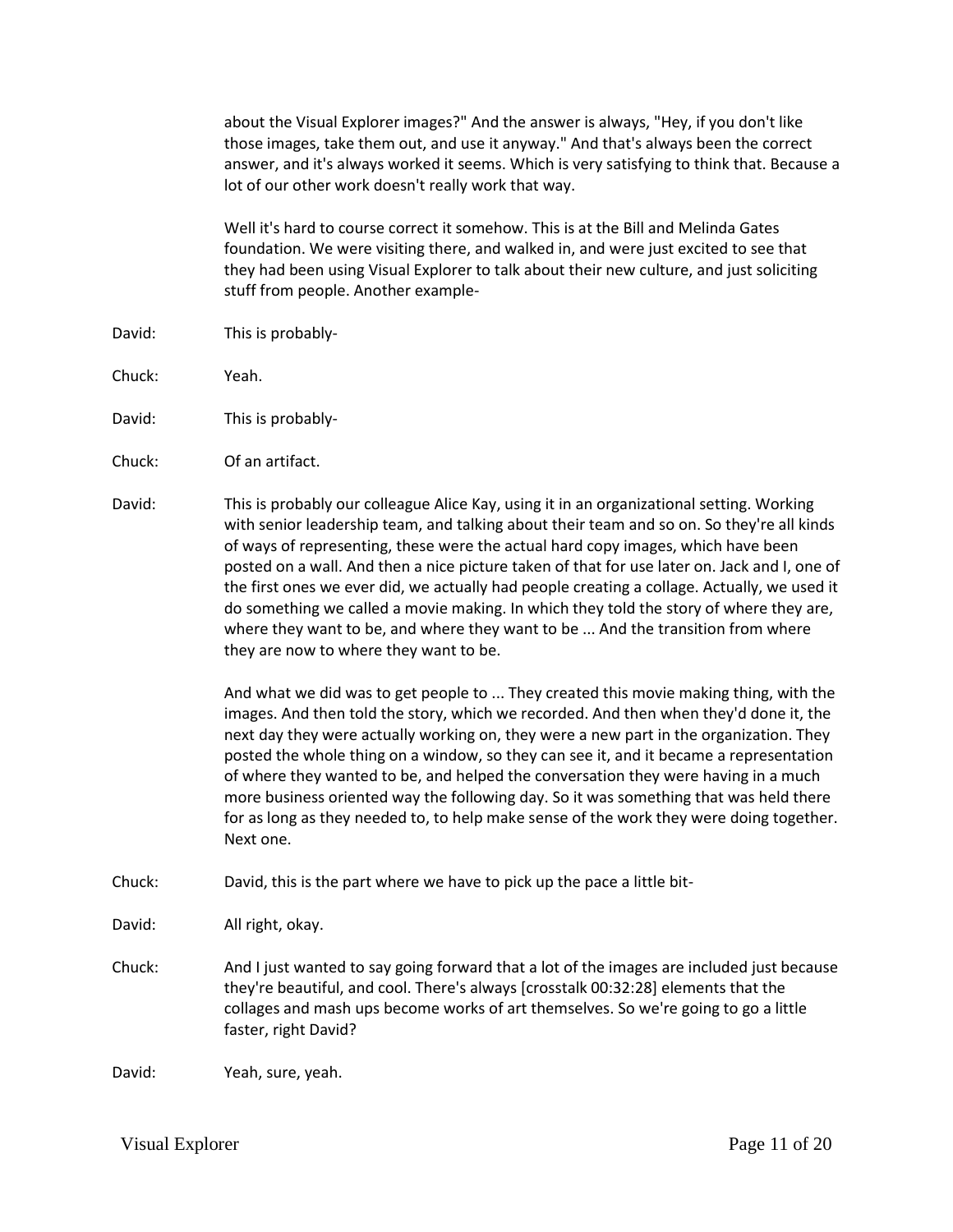- Chuck: I'll try to fast forward through some of the things I was going to say. Because we wanted to actually spend some time at the end hearing some questions from people.
- David: And this is Bruce Fly's work. Keep going. David [Hearse 00:32:53] work, crisis and renewal. Using polarity, polarity thinking session. And you can see where that was happening. The use of it when we're using the classic way of thinking about leadership in terms of its outcomes of direction alignment and commitment, and that's often a process that's used. From here to there, this is ... Chuck mentioned this earlier on. It's kind of a derivation of what we were calling movie making. Here we are now, that's where we want to be, and where we are right now. Where we were, where we want to be, how do we get there?
- Chuck: Okay, I'll pick this up, and try to be concise. Because it's a big topic, actually. So a good story has been the success of Visual Explorer in Africa. And we didn't know if it would be useful in Africa, because we had all kinds of questions about the cultural context, and the images we chose, and our approach to leadership development and all kinds of questions. But a team of ours went into Addis Ababa, and created something called leadership essentials. And so Visual Explorer's basically been part of the leadership essentials toolkit.

And so is the DAC model, so one thing that worked really well was for that mashup of DAC and Visual Explorer to introduce the work in Africa. And so the photos we'll go through now, just kind of illustrate some of that. There's our wonderful team in Addis, they're always visiting. I'm so happy to be there in the back row. There's Stedman Harrison back row. There's Aaron White, if you're listening out there, Aaron was sick today. And Sam Ray, and I'll just say it's been great, because the evolution of that cast of characters. That was about five years ago.

Now the entire staff is I think almost 100% native Ethiopian. Mostly under 30, mostly women that have come through our women's programs there. We've, by the way, been part of the change handbook for a few years. The third edition will also include the story of Visual Explorer in Africa, so that's part of the reason we were collecting some of this stuff. There's the Explorer closet in Addis Ababa full of Explorer tools.

This is a page out of the leadership essentials. This is how we train people to talk about what is effective leadership using Visual Explorer? And so that's part of the training guide. There's our good friend Stedman, who has really been a key part of a lot of this work, and remains really heavily invested in the work, doing it around the world. There again, is the DAC model up on the wall. Stedman now runs his own company, but we get all kinds of social media from him around the world. There's from Rwanda. This is some work we did at the African Union.

It was very exciting, because they're doing culture change, and they wanted to do a discovery process. And so once again, Visual Explorer was very helpful for the group, meaning the entire African union, or the ones we worked with anyway, to talk about their issues, and get them on the table in the middle, as it were. So they could have a leadership strategy for changing the culture, so that's ongoing work. This one is included just because I think it's beautiful, because this is on Safari some place in Africa, and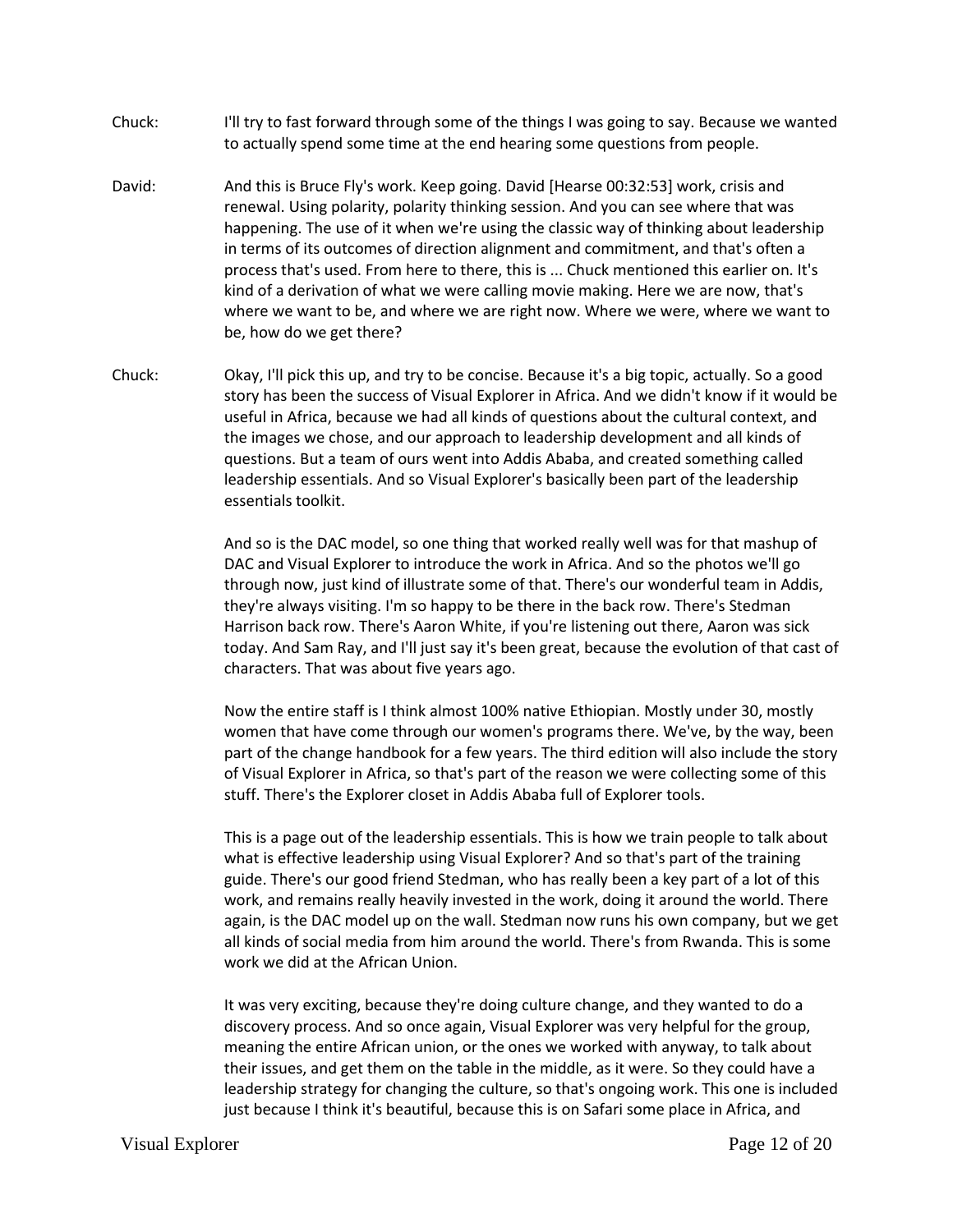that's a picture of white water in a raft, however there's a fire in the photo, and that's the reflection of the campfire that he's standing in front of, which just I find just so cool. And then here's a series of photos, we're going to show a bunch of photos, and fast forward through a bunch of them too, that are just people using Visual Explorer, and they're beautiful, and they're having a good time. So these remaining ones are from Africa-

- David: Yeah, Chuck-
- Chuck: Yeah.
- David: Yeah, I was just going to say when we were using in Asia, it was one of the things that I'll just keep kind of forward. That Linda was working with a group of people, and they were in a noisy part of the town. And they were looking for a space where people could have a conversation without being distracted. And the only place they could find with a telephone booth, that's where they had their dialogue, were their images and their challenges. Anywhere you can have these conversations, it doesn't just have to be in a classroom. Keep going, Chuck.
- Chuck: This is our partner, the Geneva Center for Security Policy in Geneva, Switzerland, and they find Visual Explorer useful. These are just some more wonderful photos. This is somehow one of my favorite ... Just the view from above, it's angelic or something. Yeah, interesting. There's a whole story about the diversity of our photos, including content diversity, as well as human diversity. And we've learned over the years that we really must be balanced male/female in representation of the images.

There's no excuse not to be. Although let us say that when we were first working with stock photography, that was nearly impossible to do. Because there was so much male/female stereotypical bias built into stock photography, that we literally cannot find pictures of women doing things. And so these women are actually found two of the pictures of more powerful female representation, which is great.

- David: One of the more popular images here, Chuck.
- Chuck: Yep. In this image, I just love, there's just something captivating about again, the reflection upon the reflection. And this little girl just looking back out of the Visual Explorer session, straight into the camera.
- David: And you notice what they're doing, they're doing social identity work on that one.
- Chuck: Oh, yeah. Oh, cool, yep.
- David: Yeah.
- Chuck: Another combination. [crosstalk 00:39:37] ... Visual Explorer, this has always been cool. Yep.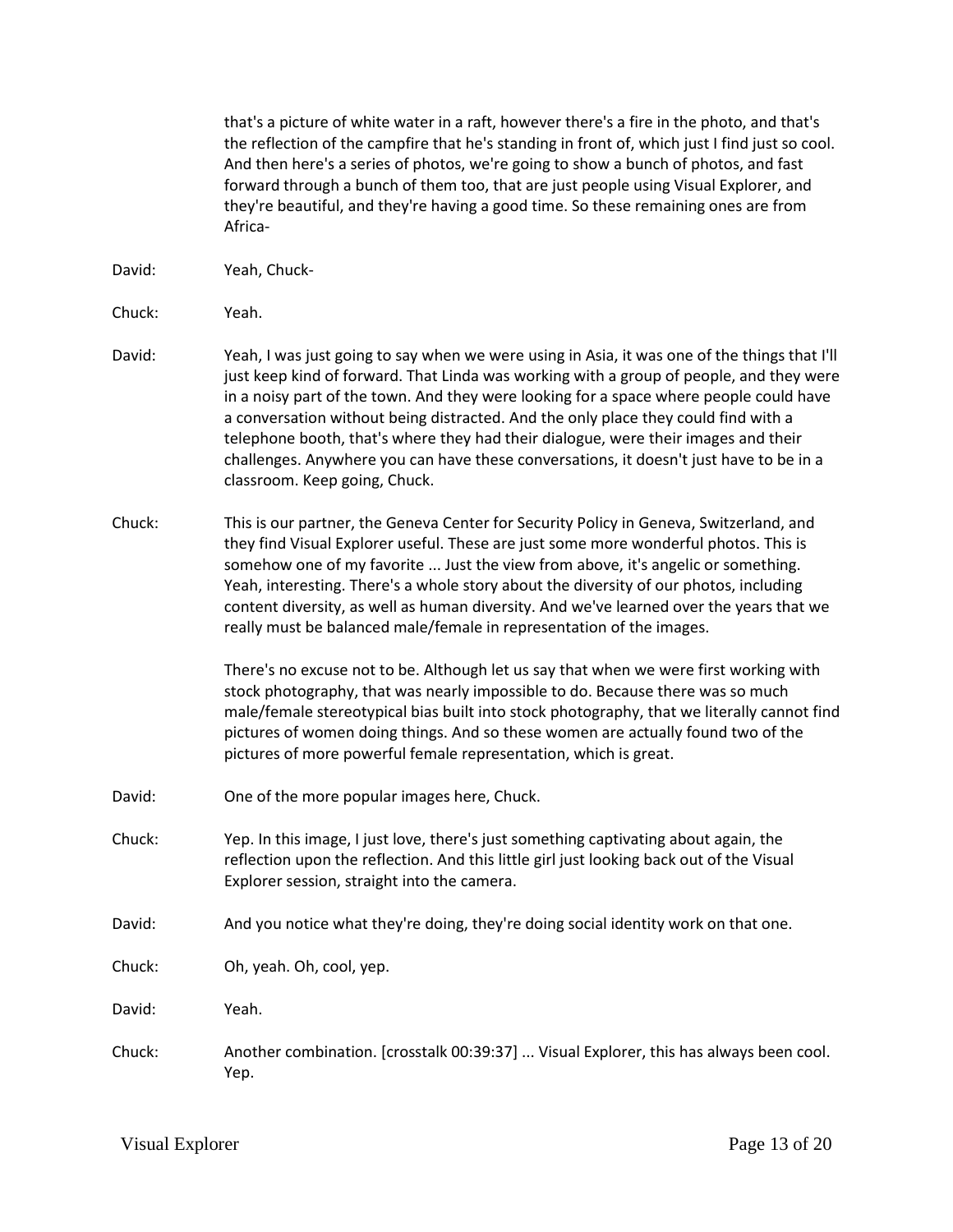- David: That's one of the stories that Chuck you know, we stumble, we say that somewhere, someone somewhere is using Visual Explorer. And there's a story of you actually stumbling across somebody using Visual Explorer that wasn't you. Do you remember that? In the hotel?
- Chuck: Oh yeah, and this was back in the early days, when actually it was not true. That there was somebody doing Visual Explorer 24/7 around the clock, because it was just too early in the process. But I was facilitating a group, working with a group in Florida. We were on like the 10th floor of a hotel in Tampa, of all places. And we had just done Visual Explorer, I'd led the session. We were just off a long hallway. We had spread all of our images in this long hallway. They were the eight and a half by 11's, they're just really beautiful in the long hallway. But people really had to sort of crowd in to view them all.

And then after it was done, we picked them all up and put them away, and we finished our debrief. And then about a half an hour later, we take a break, and I walk out. And the hallway is lined with Visual Explorer images, and they're all neat. They're all linear, and like when we put ours down, they were all chaotic. So somehow, the hallway repopulated itself with the Visual Explorer images that were neatly placed. And it just was a mind blowing moment, like what is going on? Is this the Twilight Zone or something? Well it turned out that Crate & Barrel were across the hallway with like an incredible coincidence. And they were a power user, and still are as far as I know, of Visual Explorer. And they just happened to ... We were sharing the same hallway doing Visual Explorer. Wonderful moment, and just here's some more wonderful imagery. So let's wrap it up, David. I'll lead us through this last section here, where we update on some new things we've been doing.

David: Yeah, this is an experiment we got in the CCL Labs, where the phenomenon, and I know my wife loves to be coloring books and so on. So there's lots of adult coloring books out there. And we thought what if we took some of the classic images out of Visual Explorer, and rendered them in a way that the people can actually do the coloring of them. And so here's one of the classic images that's in the Visual Explorer deck. And then this is the actual images taken from ... but what we've been doing is getting people to color those in, and have conversations about this.

> So one of the things about a coloring book, it's a way of doing some reflection. You know how you get into that space when you're doodling or coloring a book, that it can get you into an interesting reflective space. So it helps people have conversations about something they've created through doing the coloring book. That's one that one's about. Keep going.

> This is one of the latest things that's an experiment that's going on right now. Where we're taking the next step in using this in our social advancement work. Using Visual Explorer as a digital tool that can be used for doing things like what does team work look like for you? And allowing people to select from their images, and then write the comments about why they've chosen those. And then using those in a conversation with each other. So creating a collage, or a poster of the images. So this is actually an experiment that is about to hit the world beyond just CCL. Next one, Chuck.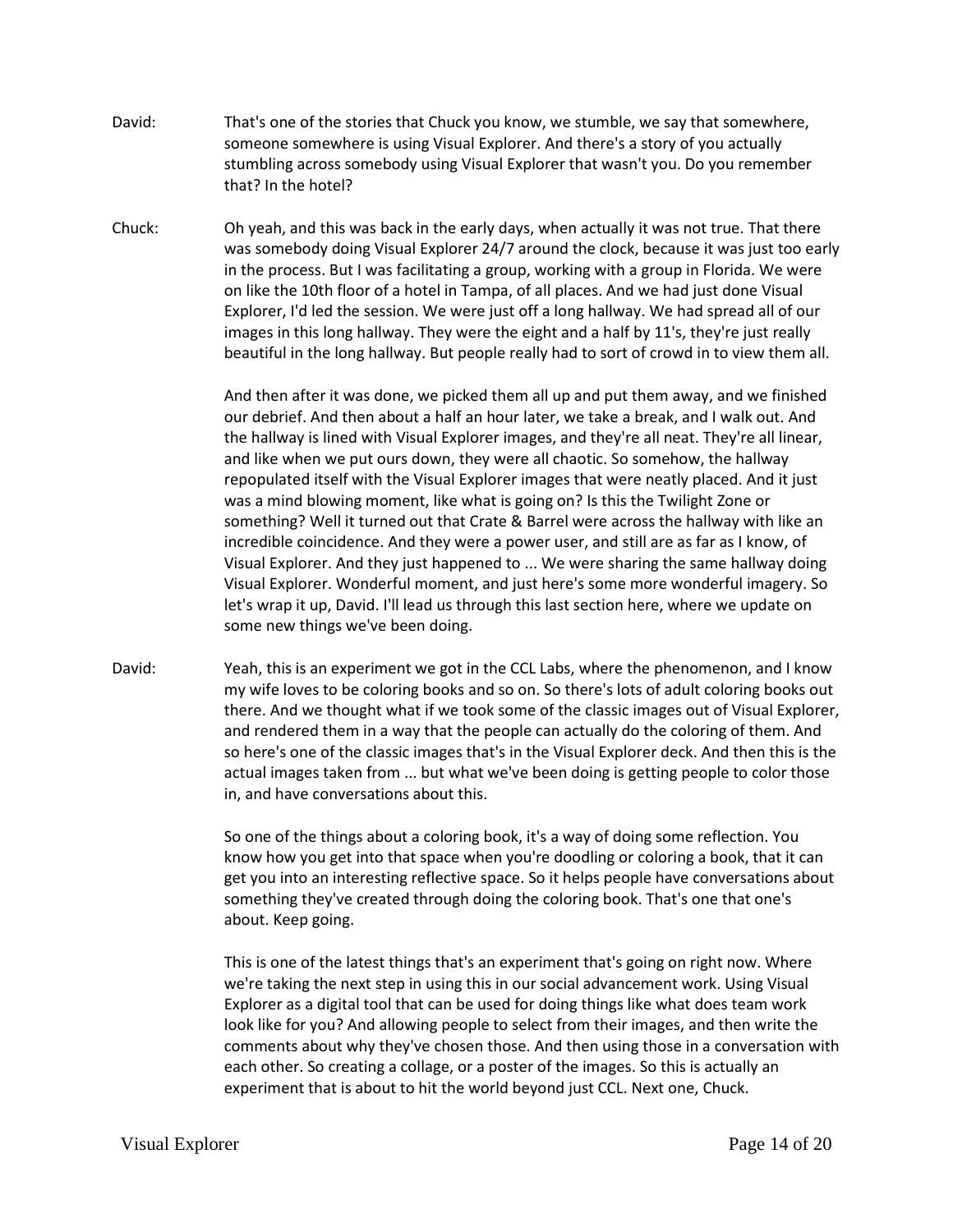One of the reasons why we created this Visual Explorer special edition, I've already told you. We needed to get more diversity, and we needed to have as many rights as we could possibly have in order to be able to allow people to have a digital version of this they could put in slide shows and so on. And so that's one of the things that when you actually purchase a special edition, we give you the whatever you need to actually access the digital version that you can then use in online ways, or put them in PowerPoint shows and so on. Move on, Chuck.

Chuck: So well, so just a bit on this. It reminds me of a couple topics we had discussed, David. One of which is something like the ubiquity of images in the world. And how you don't necessarily need to use Visual Explorer to use images. That would be crazy. So people have found all sorts of ways to use their own imagery. They also use stock photography, we have a lot of competitors in the world, and we think that that's mostly a good thing. Because we're happy to have spawned this methodology, and prophecy in the world. Sometimes we wish we would get more credit from the competitors. But we don't really mind as long as it's doing good in the world. We have done things that you can too, you can create your own Visual Explorer. We like to tell people that you're not obligated to buy our product. You can create your own. You can use your own photographs.

David: Let me just tell you something about this. What Chuck and I, we consider ourselves pretty creative people, right? And doing things like this and so on. But there's a warning that comes with creating something like Visual Explorer. It took us a year to select the images for the version that we've got, this special edition version. Because we were being very meticulous about what the content of the images were. And the nature of the images, whether they were actually high enough quality, all kinds of things.

> So it took us a long time to find the images. Part of our process was actually we found some people who had got some really good images, and we came to an agreement with them about the use of images. They still own the images, but they allowed us to be able to do what we liked with the images. And we had an agreement with those people. Various methods. We're just selecting the images to be of the right nature. The overall criteria for selecting images is interest. Interesting us.

- Chuck: Yes.
- David: Provocativeness, and all kinds of things that tells a story that you can see something in the image, beyond the first impression. There's always a story in the images of some kind that's beyond your first impression of looking at the images. Not just symbolic. It has a story to tell.

Chuck: Yeah.

David: Keep going, Chuck.

Chuck: Well, since we're not totally crunched on time, just I feel like one more thing is necessary to say. So I want actually people to know that there exists, and I have a copy, as many people at CCL do, a guide to selecting Visual Explorer images. And we've shared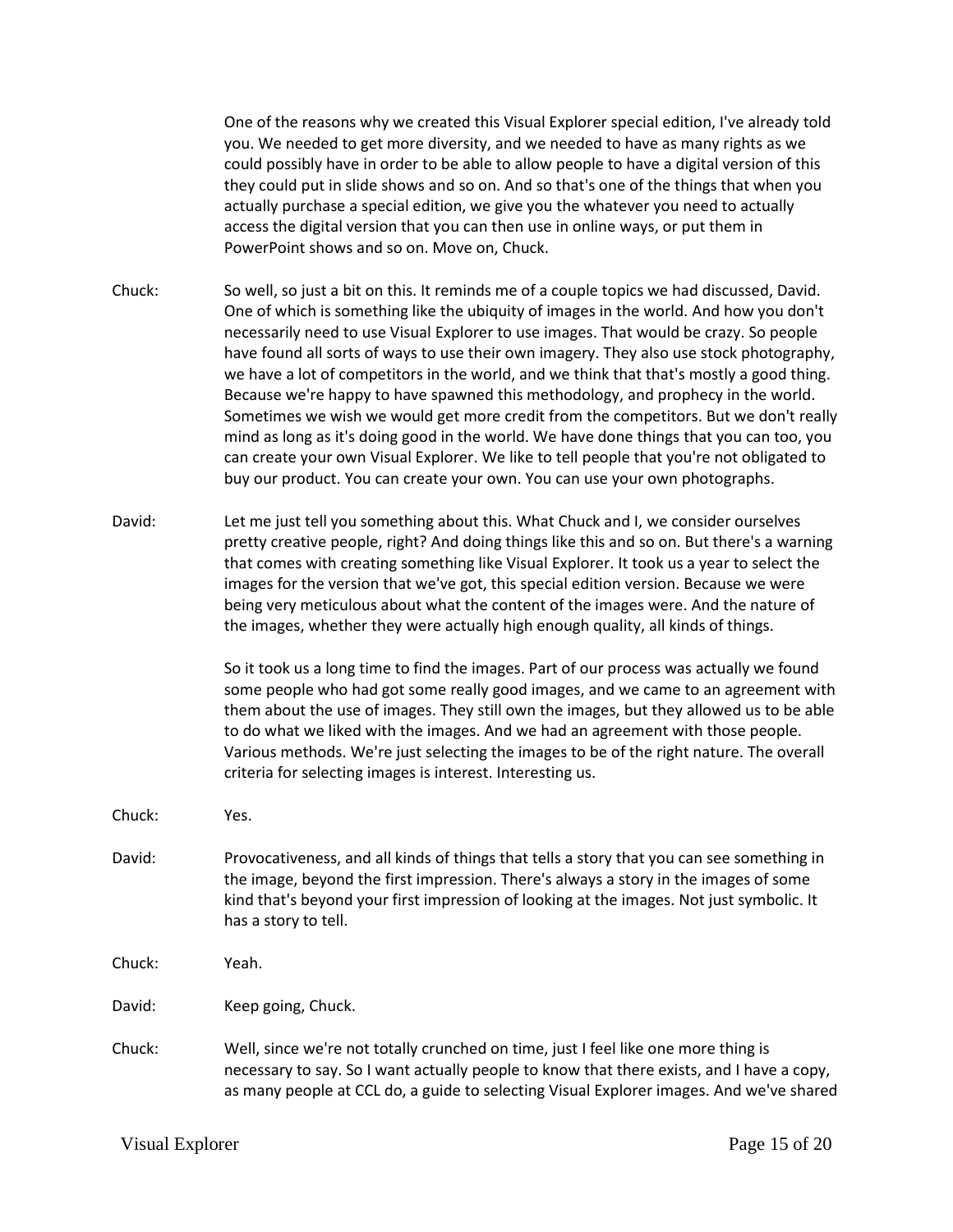that with some people. And David, you know, along the lines of what you were just saying, it is actually hard to get the right mix of images. We often see the competitors versions, and we say, "No, they're missing a lot of what we're using as our criteria." And so we hope some day that what we've learned about selecting the images can be used and reused by people that are trying to create dialogue with imagery.

David, it was kind of shocking actually, how hard it was to gather those images. One thing we learned that was we were soliciting images from people's portfolios. And okay, number one, like let's face it, the average human being doesn't take very good images, pictures. They might take good pictures, but getting just excellent images is really hard to do. And we would look at somebody's entire collection and only find one, just because of the way our criteria fall out. So that was just an interesting lesson. In some ways, the easiest version to build was that first one based in stock photography. But then the glitch was we didn't own the images. Okay? So that brings us David, to the end.

- David: Right. Not quite the end. I know people about ... I know [Charita 00:47:58] for example, has been commenting in the chat area. What I'd like you to do is to take ... You don't have to necessarily pick an image, you can see the order I would do in the bridge, San Francisco, the Golden Gate would be one. Skateboard two, mountain climbing three, guitarist four. And if you want to pick one of those images, and just sort of convey what ideas do you have about the use of visual imagery in your work? What kind of ideas, what sort of things can we do to expand and think about very different ways of using it beyond what you've seen here? Or if you just want to ask a question in chat, by all means do that. We've got another 15 minutes, so we're quite happy to answer any questions you've got. Yes. Thanks, Kim. If you want to unmute yourself very briefly Kim, you can say something about that if you want.
- Kim: Hi, I hope you can hear me, I had some trouble getting in, and I'm assuming it's working fine?
- David: Yep.

Chuck: Yeah.

Kim: Okay, good, good. So yes, we are now on Instagram, which of course would be the obvious direction to go with something based around visual imagery. And I feel like it was very interesting Chuck, when you were mentioning that there is a process to selecting the images, and how difficult it can be, and certain restrictions you may have, depending on where you're presenting the project. So of course, curating the account, I am ... there's only just a few posts up.

> But you know, I am finding that it's difficult to find something that is aesthetic, makes people want to stop and look, but likewise, can spark a conversation which my most recent post, which just went up a few minutes ago, so I'll put in the chat box what the Instagram handle is. But people will look at it, and it's a very obvious reference to current events. But likewise, you want to ask a question that could be relevant at any time. So the question in the caption is something that current events can strike up a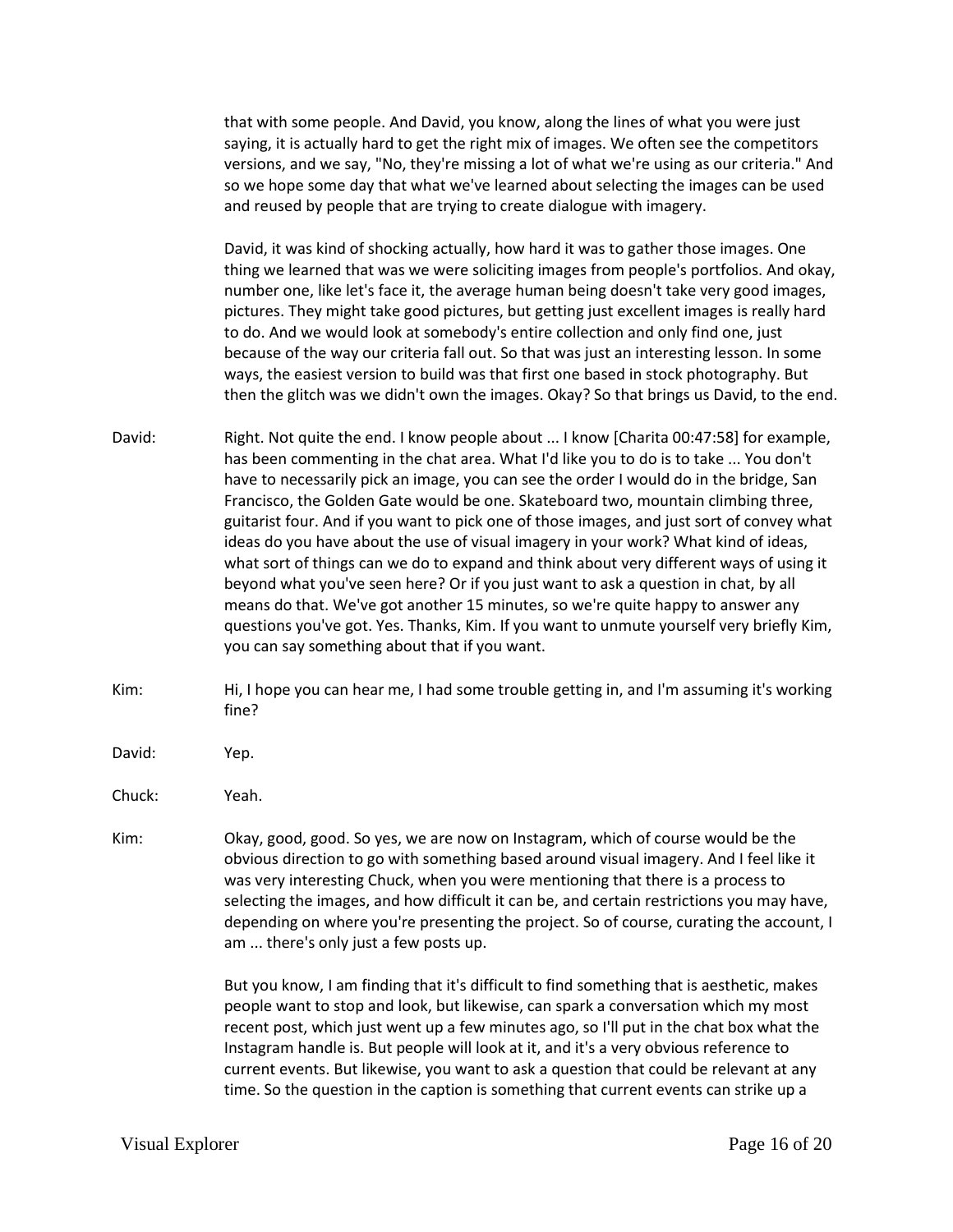conversation in a certain way. It can be positive or negative, but usually the hope is just that people are willing to express themselves. And you did mention that people may not always want to use Visual Explorer on their phones. But of course, we know they have no issue using Instagram on their phones. So hopefully, this will help it transition into a different way to have a conversation.

David: Thanks Kim. Chuck: Cool. David: So anybody with questions-Chuck: [crosstalk 00:50:38]. David: Or ideas they want to share on chat. Chuck: So one thing I'll add-David: We've got a question from [Sarita 00:50:48], Chuck. Chuck: Oh, the star model, I'll put up the star model again. So Visual Explorer special edition is available. It's 100 images. The digital images come with it. Oops, how could I go ... And sorry for doing this in front of you like this. I don't otherwise know how to navigate that. So I think we're going to send that out via email to the same list that you'll have the opportunity for a discount version of Visual Explorer special edition, how's that? So here's the star model. And this is in its earlier, more textually complex version. And so I think the essential version might be a little clearer. Basically, the idea is you have a group of people that put one image in the middle at a time. The whole group talks about it, and then the images return to the original person. And they get to own the meaning again. So it's a way of shared meaning making. David: Yeah, Kim's asking a question about one of the images we showed was around purpose. I think it was the one that was a mind mapping thing, and she just wondered if we've got any more information about using it to help a group, or a team, or an organization develop purpose. Chuck: You know, we had that organization that Al Selvin had been connected to. U-G-A-R-C, I think. And they were a not for profit that worked with handicapped people. And they used to thread their whole organization to help find purpose. And it was an organizational initiative, I think it was a few hundred people, so it wasn't a mammoth

organization. A lot of personal contact, and they just loved, loved, loved getting together, picking images, having a really robust dialogue, and then capturing what they had talked about. And then somebody would ... So then capturing it, and writing it up, and feeding it back again with the imagery and the words again was crucial, but they were able to find purpose. So anybody that wants to unmute yourself, and ask a question? You're welcome to. David, anything in that list that we had prepared that we didn't cover?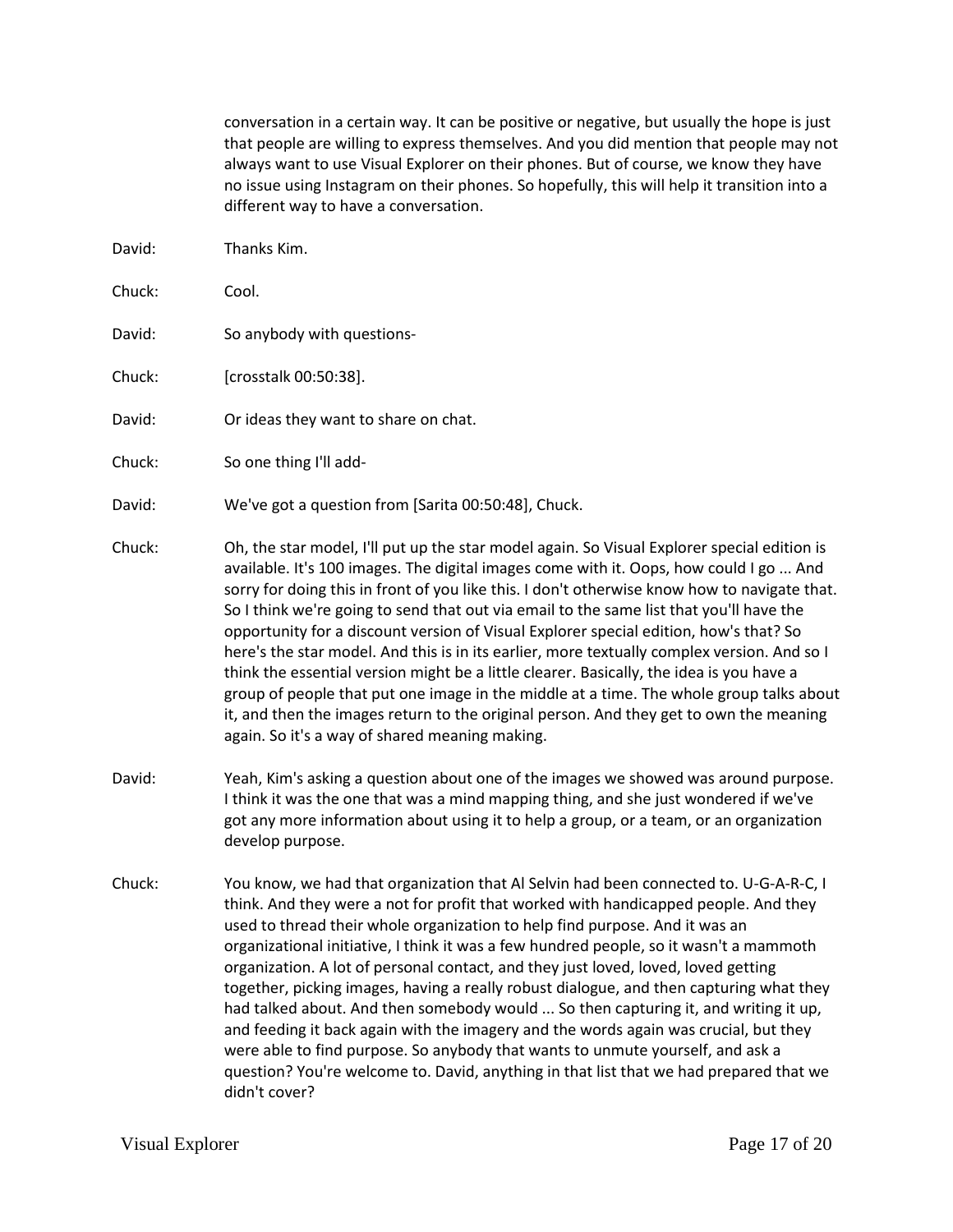- David: Can't think of anything. There's some finer details around that we didn't go through, in the early days of Visual Explorer, and how in terms of innovation process, how we actually ... How we took off internally in CCL, we haven't spoken about that. But we've written about it-
- Chuck: Yeah.
- David: But we didn't go through that, I don't think we need to go through that now. I'm just putting a link in Chuck, because this might help, and I'll put it in the chat area. This might help Sarita, because one of the things that people don't necessarily know about, and making it available now, is that we keep a blog on all the explorer tools. And I've just put a link into where basically we're telling the stories. Or people are telling their stories about how they're using Visual Explorer. That's how the knowledge is being shared. I don't know if the purpose one has got a story in there. But basically, the way ... The guide itself is a facilitator's guide itself, helps with a lot of that. But then we're keeping stories, ongoing stories about people using the Explorer tools. And this is one of the places to find that. So I hope that helps everybody, and in particular, Sarita.
- Chuck: Yeah.
- Peter: Hey David and Chuck, can you hear me? This is Peter.
- David: Hi, Peter.
- Peter: [crosstalk 00:55:11]. Hey. Thanks for sharing all this. You know, I'm just chiming in primarily as a fan, and user. Completely addicted, I suppose. And I think one of the things that makes this process so effective, is one, it allows trainers, or coaches, to just invent. You know? Yeah. For example, here's a shot of me over in Doha, working with multiple cultures, and yeah, you might pull a couple of pictures. But other than that, images are so universal. The other thing is this whole idea of putting something in the middle describes an archetype of working with people that is just tremendously effective.

The question I have is this last week at CCL, I was a coach, and it was great that they did Visual Explorer, because then when I sat down with my person, I had them bring their image. It allowed them to move right into a session with a lot more robustness than if they hadn't brought the image. At the end of the program, I said to them, "You should take this with you, and have it on your desk." And they said, "Well, yeah, but the trainers want to keep the decks in tact."

- Chuck: Yep.
- Peter: And I'm thinking, they've just spent \$10,000, and they can't take the [crosstalk 00:57:00].
- David: It's actually one of the reasons we created Visual Explorer, was because with the postcards, people would take the postcards away. So we said, "If we make copies of the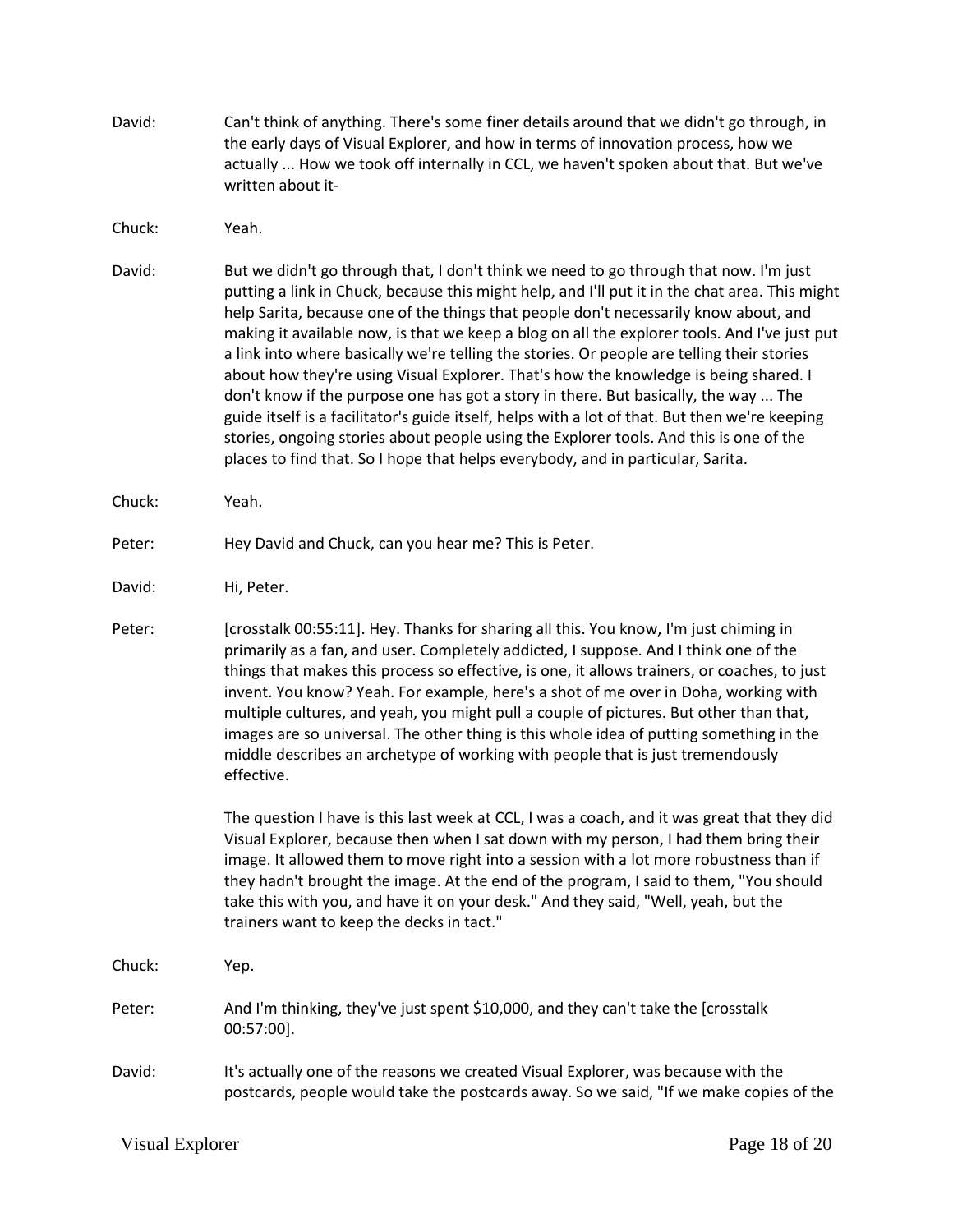|        | postcards, then we've always got a set." But we actually created Visual Explorer so that<br>people could take the cards away.                                                                                                                                                                                                                                                                |
|--------|----------------------------------------------------------------------------------------------------------------------------------------------------------------------------------------------------------------------------------------------------------------------------------------------------------------------------------------------------------------------------------------------|
| Peter: | Oh yeah.                                                                                                                                                                                                                                                                                                                                                                                     |
| David: | It was a primary directive, and I  Whenever I can, and we can do it again, we say,<br>"Look, this is a low cost item for CCL. Let people keep the images." For goodness sake.                                                                                                                                                                                                                |
| Peter: | Yeah.                                                                                                                                                                                                                                                                                                                                                                                        |
| David: | We want them to take it away, because it's going to help them remember their<br>experience. It's a metaphor that they can come back to time and time again. We know if<br>I walk around lots of places within my own campus here, I know a lot of CCL people have<br>got their favorite Visual Explorer image posted up in front of them. And it's like we really<br>do encourage people to- |
| Peter: | Yeah.                                                                                                                                                                                                                                                                                                                                                                                        |
| David: | Keep those images. At the very least-                                                                                                                                                                                                                                                                                                                                                        |
| Peter: | I know, and I'm partly teasing-                                                                                                                                                                                                                                                                                                                                                              |
| David: | Yep. Yeah.                                                                                                                                                                                                                                                                                                                                                                                   |
| Peter: | But here's a  I did think when you came out with the electronic version, I thought that<br>was beautiful, because there was the possibility of having an image in hard copy that<br>you could then take electronically, and you might even be able to make it a screen saver<br>on your phone, or your laptop.                                                                               |
| David: | Yep. Yep.                                                                                                                                                                                                                                                                                                                                                                                    |
| Peter: | So you'd have this daily reminder of the symbolism.                                                                                                                                                                                                                                                                                                                                          |
| Chuck: | Yes. Yeah. Yes.                                                                                                                                                                                                                                                                                                                                                                              |
| Peter: | Yeah. And as you know-                                                                                                                                                                                                                                                                                                                                                                       |
| Chuck: | [crosstalk 00:58:41]  People could take their own pictures of the cards, and if you're<br>careful with an iPhone, you can get just a perfect reproduction.                                                                                                                                                                                                                                   |
| David: | Chuck-                                                                                                                                                                                                                                                                                                                                                                                       |
| Chuck: | And maybe that's-                                                                                                                                                                                                                                                                                                                                                                            |
| David: | Chuck, Chuck.                                                                                                                                                                                                                                                                                                                                                                                |
| Chuck: | Satisfying.                                                                                                                                                                                                                                                                                                                                                                                  |

Visual Explorer Page 19 of 20